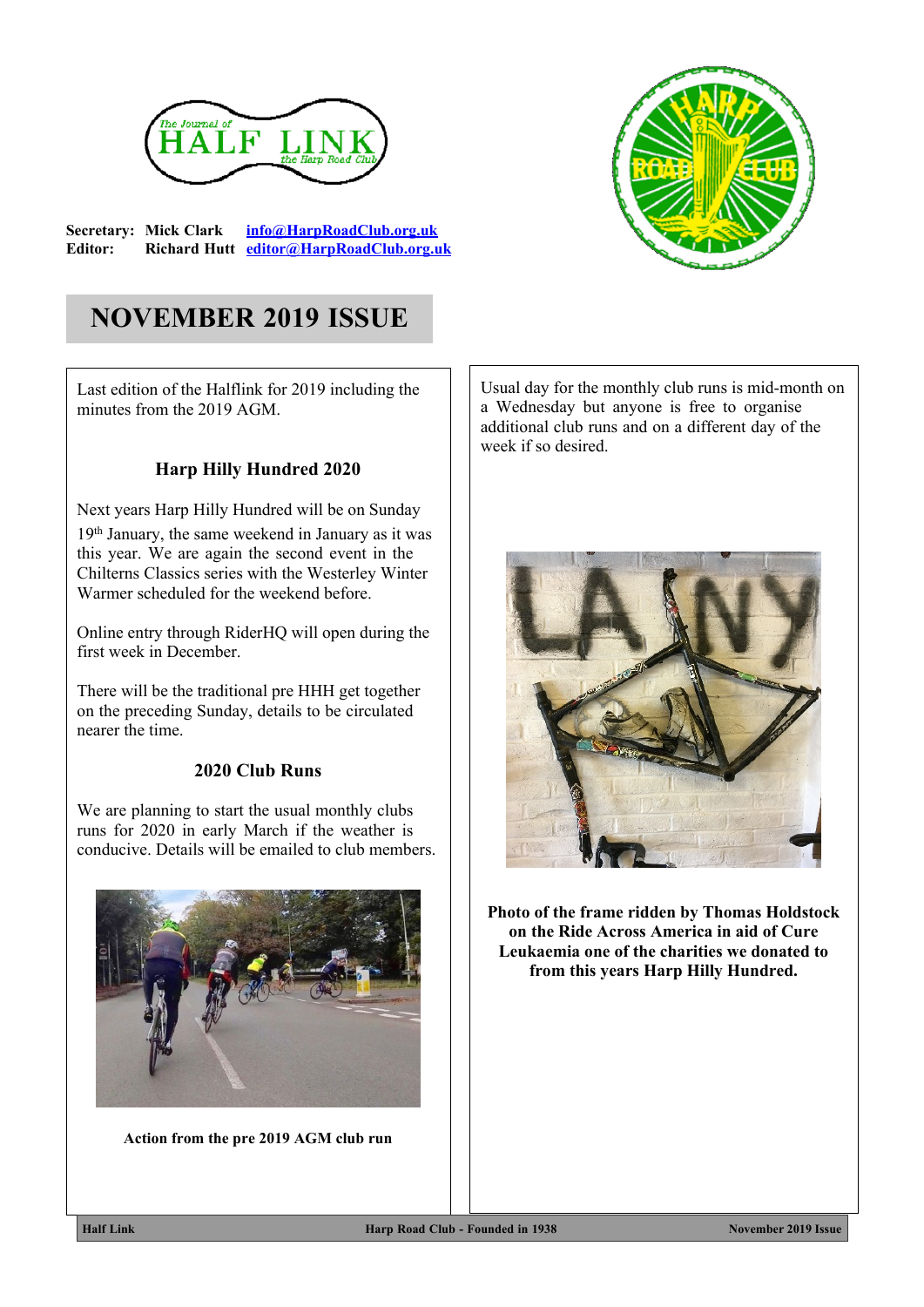### **Minutes of Harp Road Club AGM held on Wednesday October 23rd 2019 @ Blackwells, 10 Common Lane, Chipperfield, Kings Langley, WD4 9BS**

Present : Mick Clark (Secretary), Pete Coombs (Chair), Richard Hutt (HHH Organiser), Graham Holdstock (Treasurer), Dave Pratchett, Richard Thwaites, Dave Le Fevre, Den Fletcher, John 'Wally' Warren, Bob Degavino, Mick Konopacki.

Apologies received from Andy Hutt, Phil Corley (President), Jim Williams, Malcolm & Alison Putman, David & Thomas Holdstock. Meeting commenced at 14.20 hrs

1) Minutes of 2018 AGM, Read & approved with no matters arising.

2) Review of 2019. Pete presented a written report mentioning the successful HHH and the charities we supported, well supported club runs from a variety of venues and racing results. Report approved.

3) Financial Report. Harp RC has 20 members however there was a small deficit of £103.25 in the current year due to an increase in expenditure for club lunches (2018-£1331.06/2019-£1227.81). Graham advised the matter of providing a copy of the club's constitution to our bankers had not been resolved as the draft wording had to be finalised. There are three options, call an EGM to discuss, e-mail all members with the wording or Chair & Secretary to agree the wording and adopt on Clubs behalf. General consensus was in favour of the third option.

4) Affiliation for 2020. CTT membership confirmed and Secretary would check with Jim Williams about his involvement with WLC.

5) Promotions & Organisers 2020. Richard is willing to continue organising the Harp Hilly Hundred with the full assistance of members.

6) Appointments of Officers& Committee 2020. All previously appointed officers are willing to stand again.

7) Appointment of Auditor. Mr. J.W.Keighley is willing to continue in this role.



8) Charity Donation(s) for 2020. There were several good causes put forward by members, MacMillan, reading books for underprivileged children and one dear to our Chair's heart which although isn't a registered charity is 'Help Charlie Walk' concerning one of the family whose 11 year old son isn't supported financially and any monies raised would assist with everyday living together with funds for treatment in America. Any final decision will be made in January before HHH.

9) A.O.B. Bob Degavino brought a road jersey along with the club's name printed on the back and would check out the cost involved. Richard will also check with Force GB to see how much it would cost to do the same. Richard also advised the racing hats should be available second week in November. Pete is organising a mid-week social lunch with partners in the Stevenage area, details of which have been sent to all members. Alistair Cunningham who joined us for monthly rides has joined the club.

There being no other business, the meeting closed at 14.55 hrs.